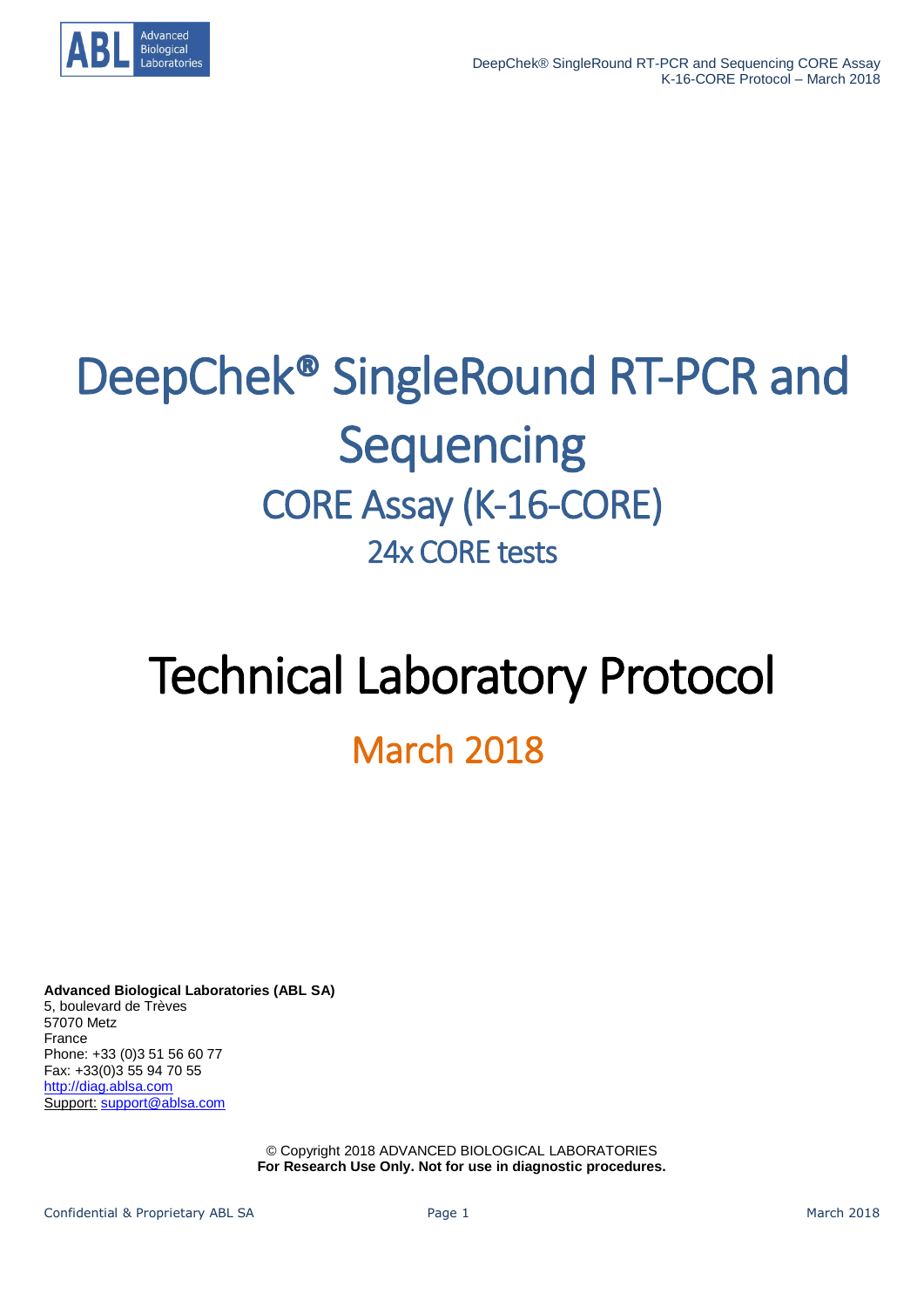

#### **A. Reagents, Materials and Equipment**

| <b>Reagent / Material / Equipment</b>                  | Quantity                            | Vendor                                 | <b>Cat. Number</b> |
|--------------------------------------------------------|-------------------------------------|----------------------------------------|--------------------|
| DeepChek® SingleRound RT-PCR and Sequencing CORE Assay |                                     | ABL SA (included in the Assay)         | K-16-CORE          |
| <b>CORE FOR Primers</b>                                | 1 tube (Clear Cap / 10µM) - 58µL    | ABL SA (included in the Assay)         | ---                |
| <b>CORE REV Primers</b>                                | 1 tube (Clear Cap / 10µM) - 58µL    | ABL SA (included in the Assay)         | ---                |
| <b>CORE SEQUENCING FOR Primers</b>                     | 1 tube (Red Cap / 3.2µM) - 29µL     | ABL SA (included in the Assay)         | ---                |
| <b>CORE SEQUENCING REV Primers</b>                     | 1 tube (Red Cap / 3.2µM) - 29µL     | ABL SA (included in the Assay)         | ---                |
| <b>RNAsin</b>                                          | 1 tube (Clear Cap / 40U/µL) - 4.5µL | ABL SA (included in the Assay)         | $---$              |
| <b>RT-PCR Enzyme Mix</b>                               | 1 tube (Clear Cap) - 58µL           | ABL SA (included in the Assay)         | ---                |
| <b>RT-PCR Buffer 5X</b>                                | 1 tube (Clear Cap) - 290µL          | ABL SA (included in the Assay)         | ---                |
| <b>RNAse-Free water</b>                                | 1 tube (Clear Cap) - 650µL          | ABL SA (included in the Assay)         | ---                |
| dNTP                                                   | 1 tube (Clear Cap / 10mM) - 58µL    | ABL SA (included in the Assay)         |                    |
| Thermocycler                                           | ш.,                                 | ABI9700                                |                    |
| 96 well plate cooler                                   | ---                                 | Eppendorf                              | 22510509           |
| 96-well PCR plates                                     | ---                                 | Eppendorf                              | 951020303          |
| Adhesive Plate seals                                   | ---                                 | <b>Thermo Scientific</b>               | AB-0558            |
| Plate centrifuge                                       | ---                                 | Many                                   | $- - -$            |
| 0.2 mL thin-walled 8 tube & domed<br>cap               | ---                                 | <b>Thermo Scientific</b>               | AB-0266            |
| 1.7 ml centrifuge tubes                                | $---$                               | Dot Scientific Inc.                    | #RN1700-GST        |
| Centrifuge tubes                                       | ---                                 | See your specific<br>centrifuge manual |                    |
| Mini Centrifuge                                        | ---                                 | See your specific<br>centrifuge manual | ---                |
| Pipette 0.1-2.5 µL                                     | $---$                               | Many possible<br>$\sim$                |                    |
| Pipette 1-10 or 1-20 µl                                | ---                                 | Many                                   | ---                |
| Pipette 20-200 µl                                      | ---                                 | Many                                   | $\sim$             |
| Ice                                                    | ---                                 | ---                                    | ---                |

#### **B. Storage Conditions**

The DeepChek® SingleRound RT-PCR and Sequencing CORE Assay is shipped with dry ice and should be maintained and stored immediately upon receipt at –20°C in order to avoid compromising cold chain integrity. Expiration date: please refer to the label on the kit box.

#### **C. RNA Extraction**

To achieve optimal and sensitive HCV RNA analysis, the best representation of the viral quasispecies, it is recommended to extract **one mL** of plasma for subsequent cDNA and amplicon generation and elute in the minimum volume required for your preferred extraction kit - MagNA Pure Compact Nucleic Acid Isolation Kit I (Roche Diagnostics) is recommended.

The DeepChek® SingleRound RT-PCR and Sequencing CORE Assay will work with at least an extraction of 400µL of plasma or serum, ideally from fresh samples, to be eluted in 100µL (related sensitivity evaluated to 1250 UI/mL).

For samples with low viral load, we recommend:

- To perform an ultracentrifugation procedure. Pellet the virus for 1.5 hours at 40,000 x g (or alternatively for 2 hours at 24,000 x g), and at 4°C. Remove supernatant leaving the required amount of sample for your preferred extraction kit. **OR**

- To extract one or two mL of plasma/serum and elute in the minimum volume required for your preferred extraction kit.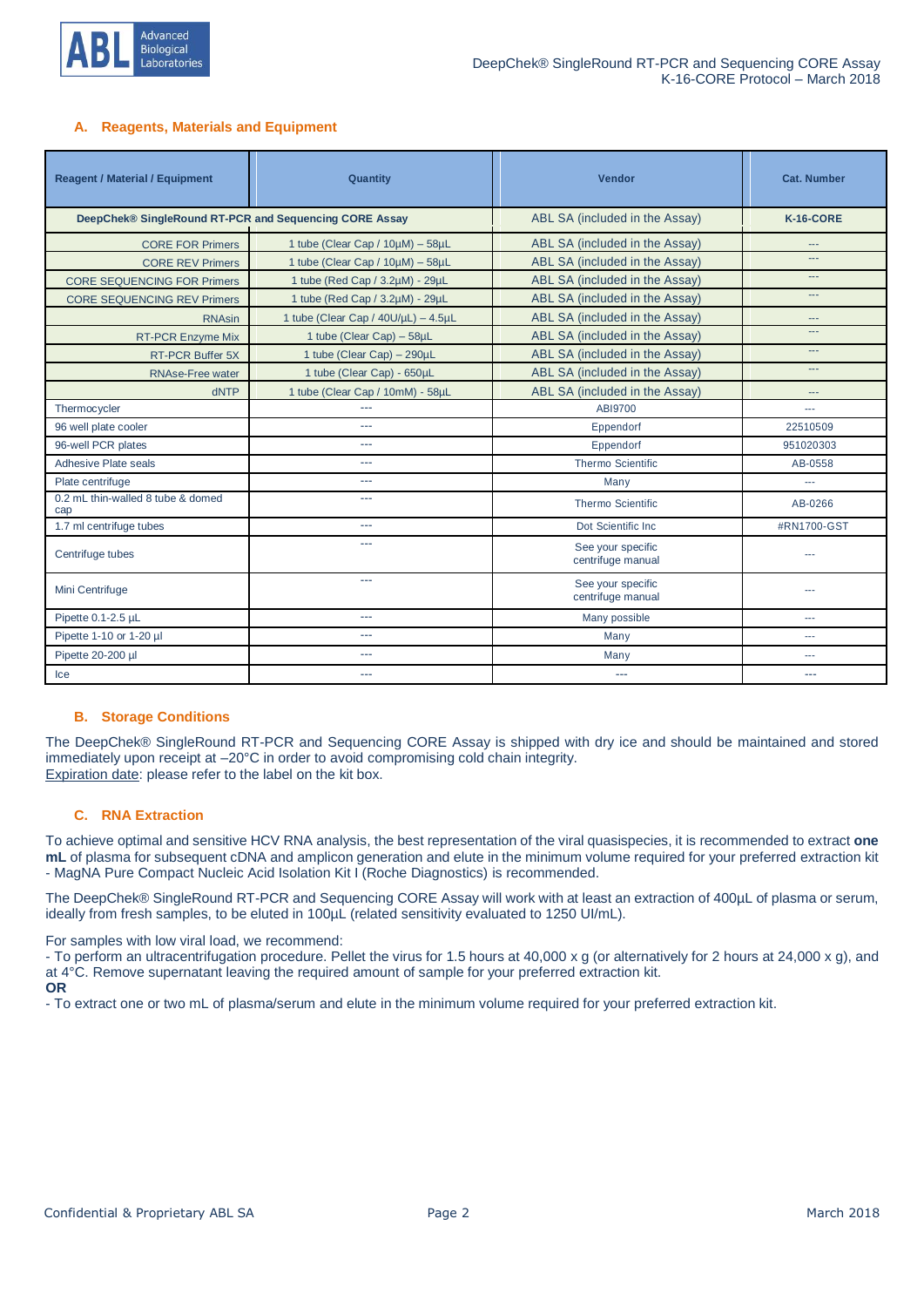

#### **D. SingleRound RT-PCR Workflow Overview**



SingleRound RT-PCR

#### **E. SingleRound RT-PCR Step-by-Step Workflow for CORE Target**

**STEP 1 -** Thaw extracted template RNA, primer solutions, dNTP Mix, 5x Buffer and RNase-free water and place them on ice. Load all the tubes into the centrifuge. Spin the samples at 11000 x g during 10 seconds. And then aspirate and discharge the solution several times before the dispensing.

**STEP 2 -** Prepare a master mix on ice according to **Table 1**. The master mix typically contains all the components required for RT-PCR except the template RNA. Prepare a volume of master mix greater (n+1) than that required for the total number of reactions to be performed.

#### **Table 1. Reaction components for SingleRound RT-PCR CORE target**

| Reagent                   | Volume         |
|---------------------------|----------------|
| Buffer 5X                 | $10 \mu L$     |
| dNTP 10 mM                | $2 \mu L$      |
| CORE Forward Primer 10 µM | $2 \mu L$      |
| CORE Reverse Primer 10 µM | $2 \mu L$      |
| <b>Enzyme Mix</b>         | 2 <sub>µ</sub> |
| RNAsin 40U/µL             | $0.15$ µL      |
| <b>RNAse Free water</b>   | 21.85 µL       |
| <b>Final Volume</b>       | 40 uL          |

**STEP 3 -** Vortex the master mix thoroughly, spin down and dispense 40 µL into PCR tubes. Keep the tubes on ice.

**STEP 4 -** Add 10µL of RNA to the PCR tubes. Mix by pipetting the master mix up and down a few times.

**STEP 5 -** Program the thermal cycler according to the program in **Table 2**.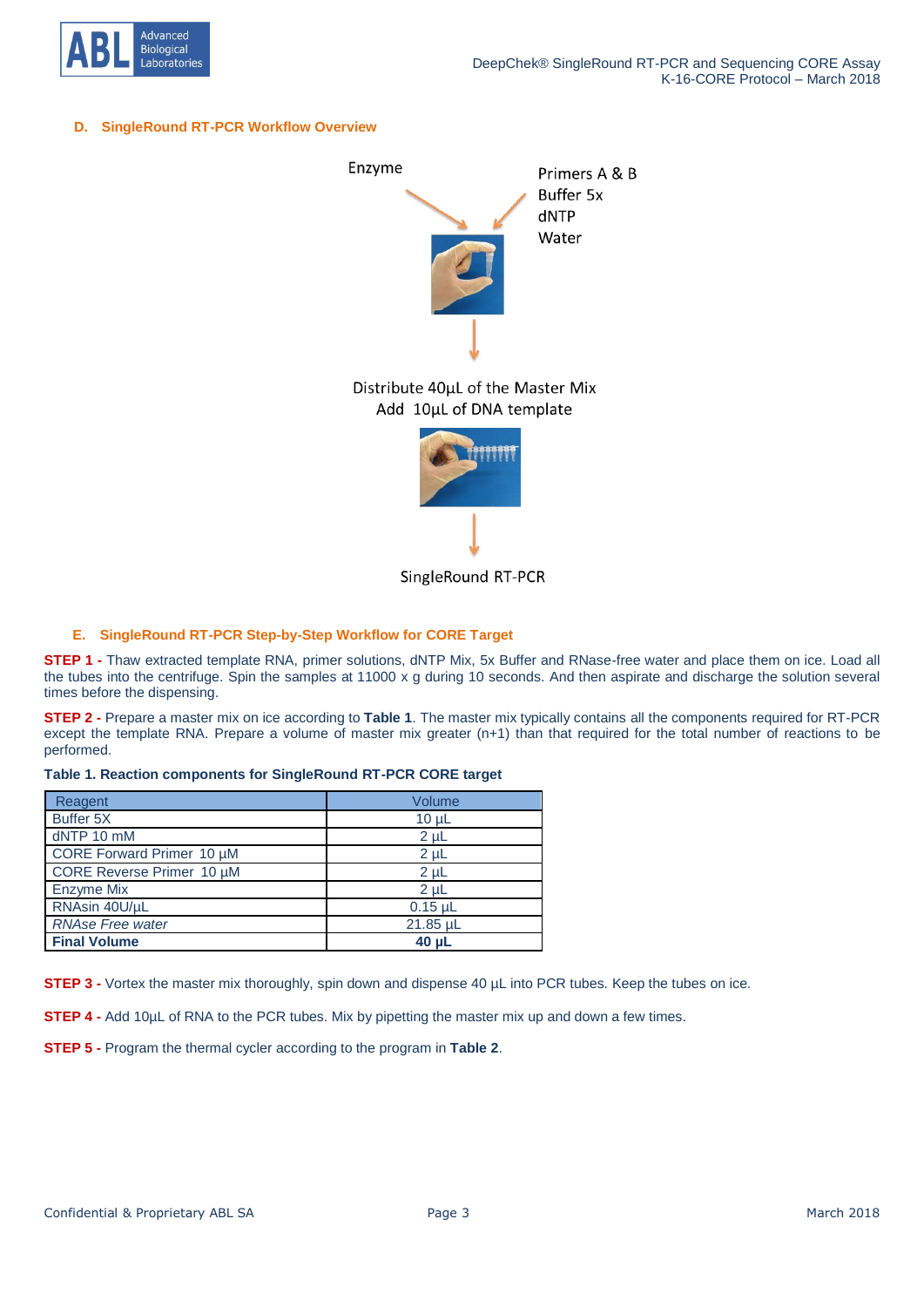

# **Table 2. SingleRound RT-PCR CORE Cycling Program**

| <b>Time</b>      | <b>Temperature</b> | <b>Cycle</b> |
|------------------|--------------------|--------------|
| 40 min           | $50^{\circ}$ C     |              |
| $15$ min         | $95^{\circ}$ C     |              |
| 30 sec           | $94^{\circ}$ C     |              |
| 30 sec           | $64^{\circ}$ C     | 50           |
| 1 min 10sec      | 72°C               |              |
| $10 \text{ min}$ | $72^{\circ}$ C     |              |
| $\infty$         | $10^{\circ}$ C     |              |

**STEP 6 -** Start the DeepChek® SingleRound RT-PCR and Sequencing CORE cycling program while PCR tubes are still on ice. **Wait until the thermal cycler has reached 50°C. Then place the PCR tubes in the thermal cycler.** After amplification, samples can be stored overnight at 2–10°C or at - 20°C for long-term storage.

**STEP 7 [Recommended]** - RT-PCR products can be controlled through electrophoresis on an agarose gel. Check the intensity of the signal. Even if low-intensity bands usually lead to a successful sequencing, it is recommended to avoid the process if no band can be observed.

## **Expected amplicons size**:

• CORE: 463 bp

# **F. SingleRound RT-PCR Troubleshooting Guide**

a) Check the concentration, storage conditions and quality of the starting template. For optimal results use fresh/frozen plasma/serum and proceed with fresh RNA extraction.

b) For samples with low viral load, we recommend to perform an ultracentrifugation procedure. Pellet the virus for 1.5 hours at 40,000 x g and at 4°C. Remove enough supernatant to leave the required amount of sample for your preferred extraction kit.

c) In presence of very large PCR bands on the agarose gel, make dilution (1/101 - 1/103) of product before sequencing.

| $\sim$ DNA concentration | $>100$ ng | 60-100 ng | $30 - 60$ ng | $10-30$ ng | Less than<br>10 <sub>ng</sub> |
|--------------------------|-----------|-----------|--------------|------------|-------------------------------|
| <b>Band intensity</b>    |           |           |              |            |                               |
| Dilute your sample       | 1/20      | 1/10      | 1/5          | 1/2        | No<br>dilution                |

#### **G. PCR Products Purification**

Before sequencing, first make sure your RT-PCR products have been purified. In presence of very large PCR bands on the agarose gel, dilute (1/101 - 1/103) of the SingleRound RT-PCR product before sequencing.

#### **H. Sequencing**

#### **1. Purification**

For amplicons greater than 500bp, use a 0.6x AMPure XP cleanup (30 μL volume of beads). For amplicons less than 500bp, use a 1.8x AMPure XP cleanup (90 μL volume of beads) to maximize yield. Or use PCR Clean up.

#### **2. Sanger sequencing**

In presence of very large PCR bands on the agarose gel, make dilution (1/10<sup>1</sup> - 1/10<sup>3</sup>) of the SingleRound RT-PCR product before sequencing.

For CORE sequencing, use the 2 red cap tubes containing 29µL of each CORE Sanger sequencing primer (forward and reverse - 3.2 µM). **1µL** of each primer will be used for each sample.

**STEP 1 -** Prepare the sequencing reaction according to the **Table 5a (Big Dyes Terminator kit v1.1) or 5b (Big Dyes Terminator kit v3.1)**.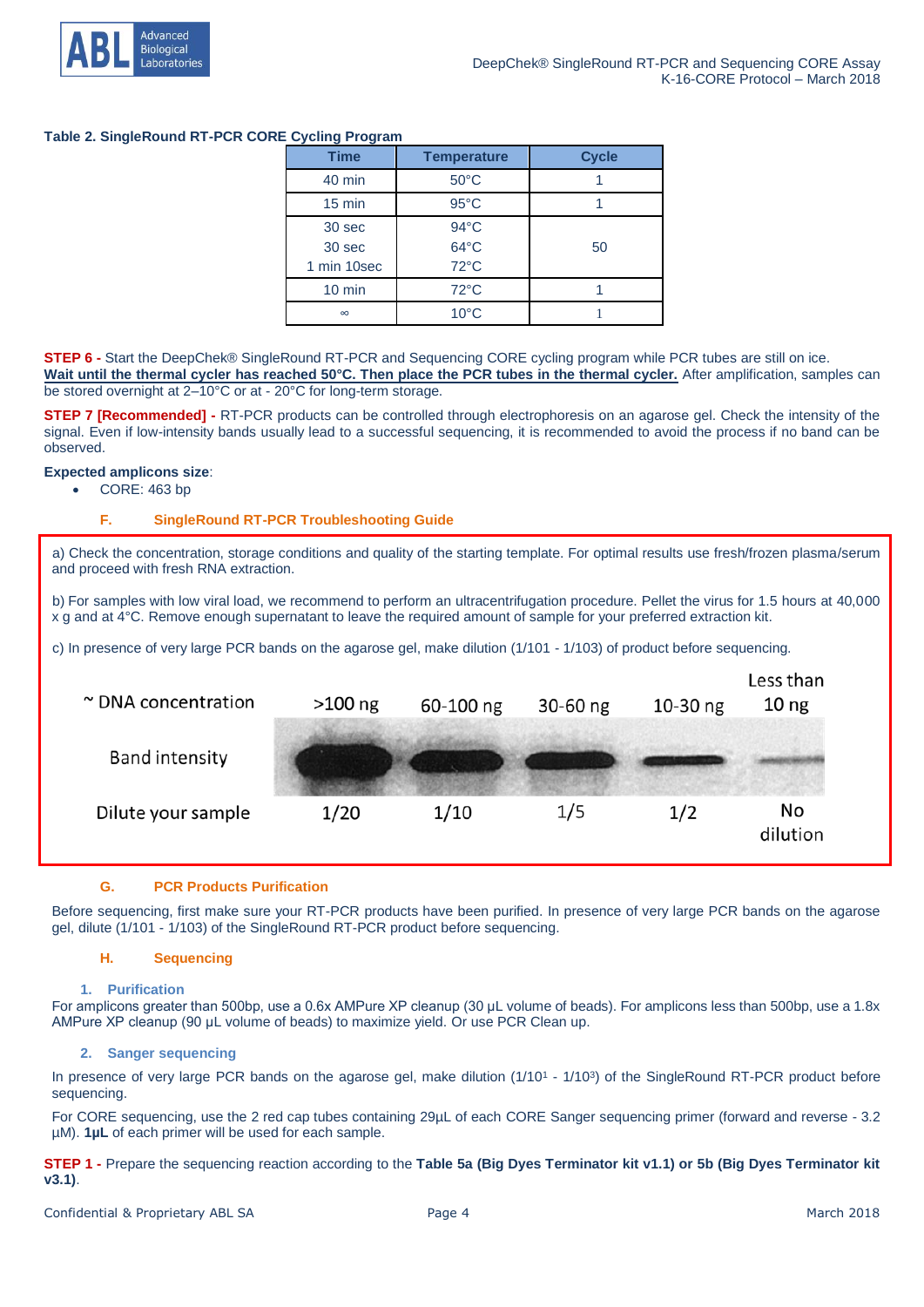

#### **Table 5a. Sequencing reaction for Big Dyes Terminator kit v1.1**

| Reagent Volume for Forward Sequencing | Volume            | Reagent Volume for <b>Reverse</b> Sequencing | Volume            |
|---------------------------------------|-------------------|----------------------------------------------|-------------------|
| Big Dye Terminator v1.1               | $1 \mu L$         | Big Dye Terminator v1.1                      | 1µL               |
| Sequencing Buffer                     | $1 \mu L$         | Sequencing Buffer                            | 1µL               |
| <b>Forward Primer (3,2µM)</b>         | 1µL               | <b>Reverse Primer (3,2µM)</b>                | 1µL               |
| <b>Purified RT-PCR</b>                | $0.7 - 2\mu L$    | <b>Purified RT-PCR</b>                       | $0.7 - 2\mu L$    |
| Water                                 | g.s. to $10\mu L$ | Water                                        | g.s. to $10\mu$ L |

**Table 5b. Sequencing reaction for Big Dyes Terminator kit v3.1**

| Reagent Volume for Forward Sequencing | Volume            | Reagent Volume for <b>Reverse</b> Sequencing | Volume          |
|---------------------------------------|-------------------|----------------------------------------------|-----------------|
| Big Dye Terminator v3.1               | $2\mu L$          | Big Dye Terminator v3.1                      | $2\mu L$        |
| Sequencing Buffer (5x)                | 3 <sub>µ</sub>    | Sequencing Buffer (5x)                       | 3 <sub>µ</sub>  |
| <b>Forward Primer (3,2µM)</b>         | $1 \mu L$         | <b>Reverse Primer (3,2µM)</b>                | 1µL             |
| <b>Purified RT-PCR</b>                | $0.7 - 2\mu L$    | <b>Purified RT-PCR</b>                       | $0.7 - 2\mu L$  |
| Water                                 | g.s. to $15\mu L$ | Water                                        | g.s. to $15\mu$ |

| Reagent Volume for Reverse Sequencing | Volume            |
|---------------------------------------|-------------------|
| Big Dye Terminator v1.1               | $1\mu$            |
| Sequencing Buffer                     | $1\mu$            |
| <b>Reverse Primer (3,2µM)</b>         | 1 <sub>µ</sub>    |
| <b>Purified RT-PCR</b>                | $0.7 - 2\mu L$    |
| Water                                 | g.s. to $10\mu L$ |

| Reagent Volume for <b>Reverse</b> Sequencing | Volume            |
|----------------------------------------------|-------------------|
| Big Dye Terminator v3.1                      | 2µL               |
| Sequencing Buffer (5x)                       | 3 <sub>µ</sub>    |
| <b>Reverse Primer (3,2µM)</b>                | 1 <sub>µ</sub>    |
| <b>Purified RT-PCR</b>                       | $0.7 - 2\mu L$    |
| Water                                        | g.s. to $15\mu L$ |

**STEP 2 -** Program the thermal cycler according to the program in **Table 6a (Big Dyes Terminator kit v1.1) or 6b (Big Dyes Terminator kit v3.1).**

#### **Table 6a. Thermal cycler for Big Dyes Terminator kit v1.1**

| <b>Time</b> | <b>Temperature</b> | <b>Cycle</b> |
|-------------|--------------------|--------------|
| 5 min       | $96^{\circ}$ C     |              |
| 10 sec      | $96^{\circ}$ C     |              |
| 5 sec       | $50^{\circ}$ C     | 25           |
| 4 min       | $60^{\circ}$ C     |              |
| $\infty$    | $4^{\circ}$ C      |              |

**Table 6a. Thermal cycler for Big Dyes Terminator kit v3.1**

| <b>Time</b> | <b>Temperature</b> | <b>Cycle</b> |
|-------------|--------------------|--------------|
| $1:30$ min  | $96^{\circ}$ C     |              |
| 20 sec      | $96^{\circ}$ C     |              |
| 15 sec      | $50^{\circ}$ C     | 25           |
| $1:30$ min  | $60^{\circ}$ C     |              |
| $\infty$    | $4^{\circ}$ C      |              |

**STEP 3 - Sephadex purification -** Complete all the sequencing reaction with water (q.s. to 20µL)**.** Purify all sequencing reaction (20µL) with Sephadex gel before the final Sanger sequencing.

## **OR**

## **STEP 3 – BigDye XTerminator® Purification Kit**

# **OR**

# **STEP 3 - Ethanol purification**

- 1) Add 4ul of EDTA 125mM and sodium acetate 3M (1:1) solution;
- 2) Add 50ul Ethanol 100%;
- 3) Seal the plate well and gently vortex;
- 4) Incubate at room temperature (protected from light) for 15 minutes; While the plate is incubating, change the temperature of the centrifuge to 4ºC;
- 5) Centrifuge the plate at 4ºC for 35 minutes, at 4000rpm;
- 6) Remove the plate immediately, remove the sealing, and place the plate face down on a paper towel.

Confidential & Proprietary ABL SA **Page 5** Page 5 March 2018